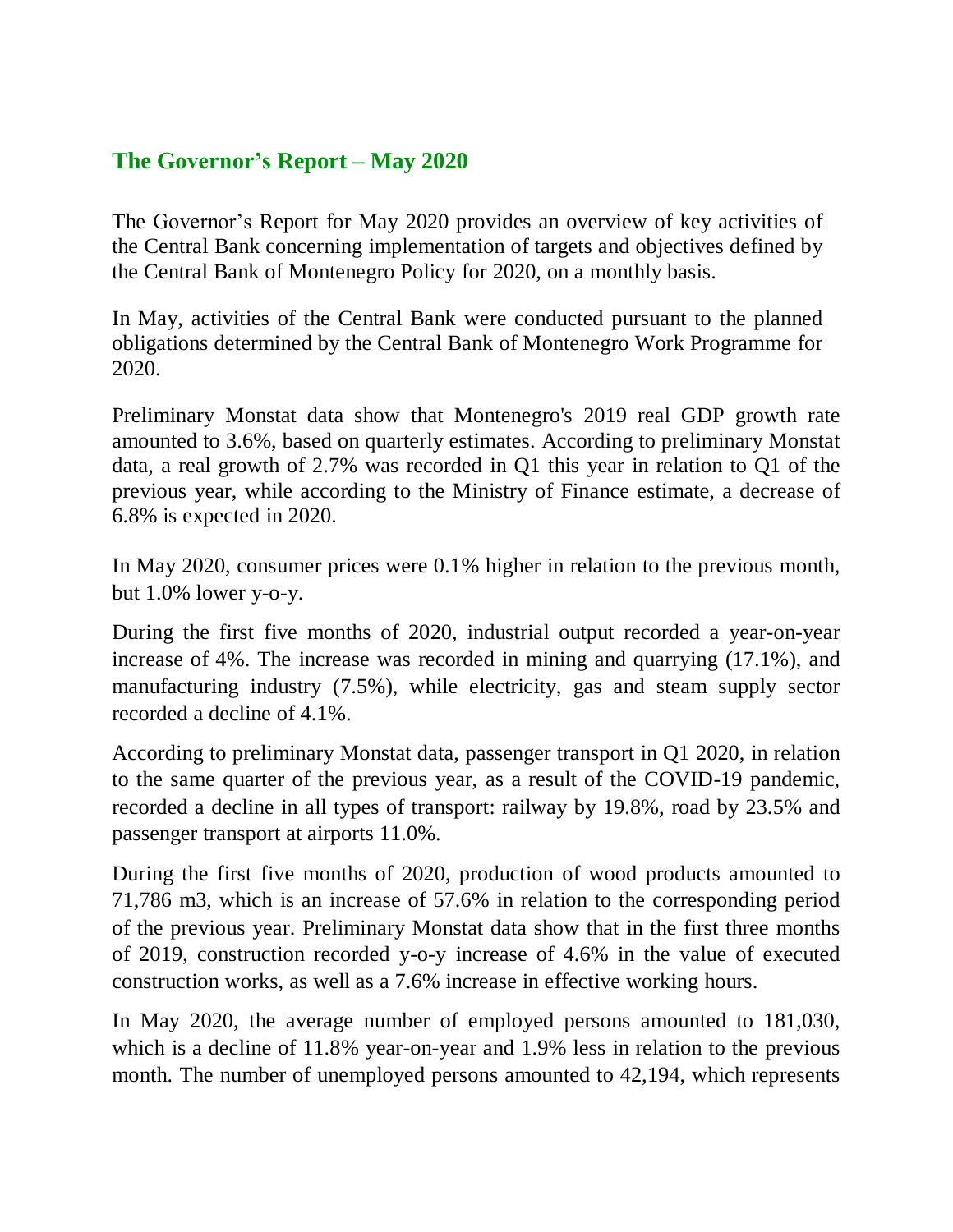an increase of 15.1% year-on-year and also an increase of 4.5% compared to April 2020.

As at 31 May 2020, out of 48,842 business entities registered as active in the Central Registry of Business Entities, and as having active accounts in the Central Registry of Transaction Accounts, a total of 14,755 or 30.2% were frozen. Compared to the previous month, the number of blocked business entities decreased by 0.5%, while compared to the same month of 2019, its growth stood at 4.7%. At end-May 2020, the total amount of debt used as the basis for the freezing of accounts amounted to 624.8 million euros, showing a monthly and an annual increase of 1.6% and 0.4%, respectively.

As at 31 May 2020, out of the total number of business entities with frozen accounts (14,755) a total of 1,955 business entities were under uninterrupted blockage up to 365 days, with frozen funds in the amount of 32,965,075.61 euros or 5.3% of the total amount of frozen funds. The number of business entities under uninterrupted blockage exceeding 365 days was 12,800 with frozen funds in the amount of 591,800,746.39 euros or 94.7% of the total amount of frozen funds of business entities.

As at 31 May 2020, debt concentration was relatively high, considering that top 10 debtors (0.07% of total recorded debtors) accounted for 19.8% of the total debt being the basis for freezing of accounts. In addition, 50 of blocked business entities (0.3% of total number of blocked business entities) accounted for 40.7% of the total debt used as the basis for the account freeze.

At end-May this year, total assets and liabilities amounted to 4,512 million euros, being 0.04% less in relation to the previous month. In terms of the structure of aggregate balance sheet of banks, total loans make up the dominate share. At end-May, total loans amounted to 3,074.8 million euros, which is 0.9% lower in relation to the previous month and 4.6% higher compared to May 2019.

In the structure of liabilities, deposits made up the main share of 73.1%. Total banks' deposits amounted to 3,299.2 million euros in May 2020 and they recorded a monthly decrease of 0.4%, and a 0.1% decline in relation to May 2019. Total capital of banks amounted to 607.6 million euros at end-May this year, which is a monthly decrease of 0.1%. Also, the total capital is 15.3% higher than in the same period of the previous year.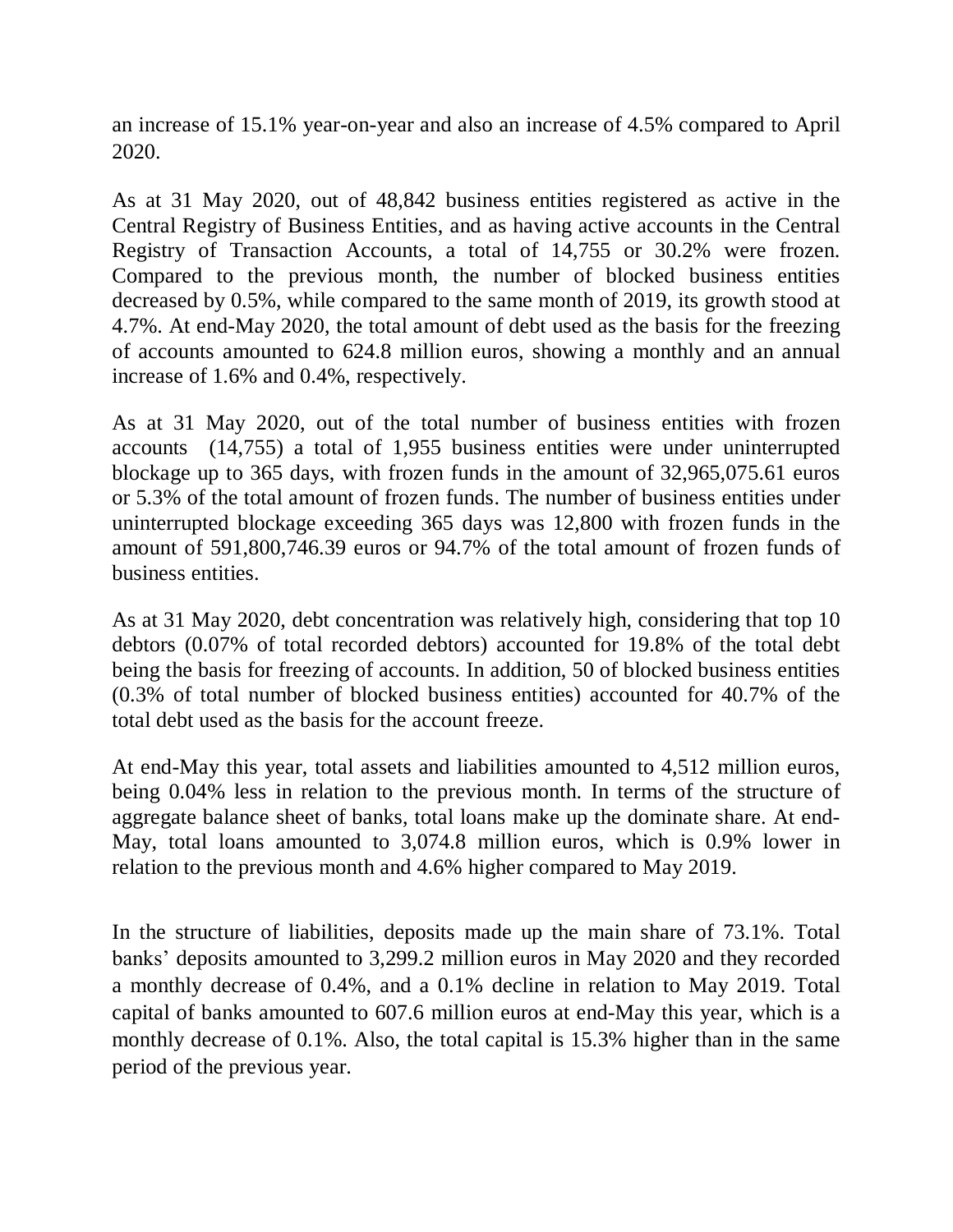In May, past due loans (without interests, and prepayments and accruals) amounted to 160.6 million euros, which is a decrease of 9% in relation to the previous month, while they recorded a decline of 11.2% in relation to May 2019. At end-May 2020, non-performing loans (without interests, and prepayments and accruals) amounted to 162.2 million euros and made up 5.3% of total loans. In relation to the previous month, non-performing loans of banks decreased by 0.5%, while recording an annual increase of 16.2%.

The weighted average lending effective interest rate (WALEIR) on total loans approved amounted to 5.94% at end-May 2020, which represents a monthly decrease of 0.02 percentage points, while in relation to end-May 2019 it recorded a decrease of 0.24 percentage points. The weighted average lending effective interest rate (WALEIR) on new loans amounted to 4.77% in May 2020, which represent a monthly decrease of 0.62 percentage points, and a decrease of 1.43 percentage points in relation to May 2019. The weighted average effective deposit interest rate amounted to 0.41% at end-May this year keeping its value seen at the end of the previous month, while recording a decline of 0.06 percentage points in relation to end-May of the previous year.

At end-May 2020, reserve requirement of banks amounted to 179.3 million euros, which represents a monthly decrease of 72.4 million euros or 28.8%, while in relation to the corresponding period of the previous year reserve requirement decreased by 64.1 million euros or 26.3%. During May 2020, all banks allocated and maintained reserve requirement within prescribed limits. In the total allocated reserve requirement, 51.4% was allocated to the reserve requirement account in the country, while 48.6% was at the CBCG foreign accounts.

Gross insurance premium up to end-May 2020 amounted to 37.9 million euros. Non-life insurance premiums accounted for the main share in its structure with 80.2%, while invoiced life insurance premiums accounted for 19.8%.

In May 2020, Montenegro Stock Exchange recorded a turnover in the amount of 2.9 million euros and 139 transactions. The effected turnover was 907.1% higher than in the previous month, while in relation to May 2019 it was 96.1% lower. As at 31 May 2019, stock exchange capitalisation amounted to 3,374.6 million euros, recording a slight monthly decline, and the annual increase of 6.3%. At the same time, the MONEX index stood at 10,241.67 index points at end-May this year, recording a monthly and an annual decrease of 0.2% and 2.9%, respectively. The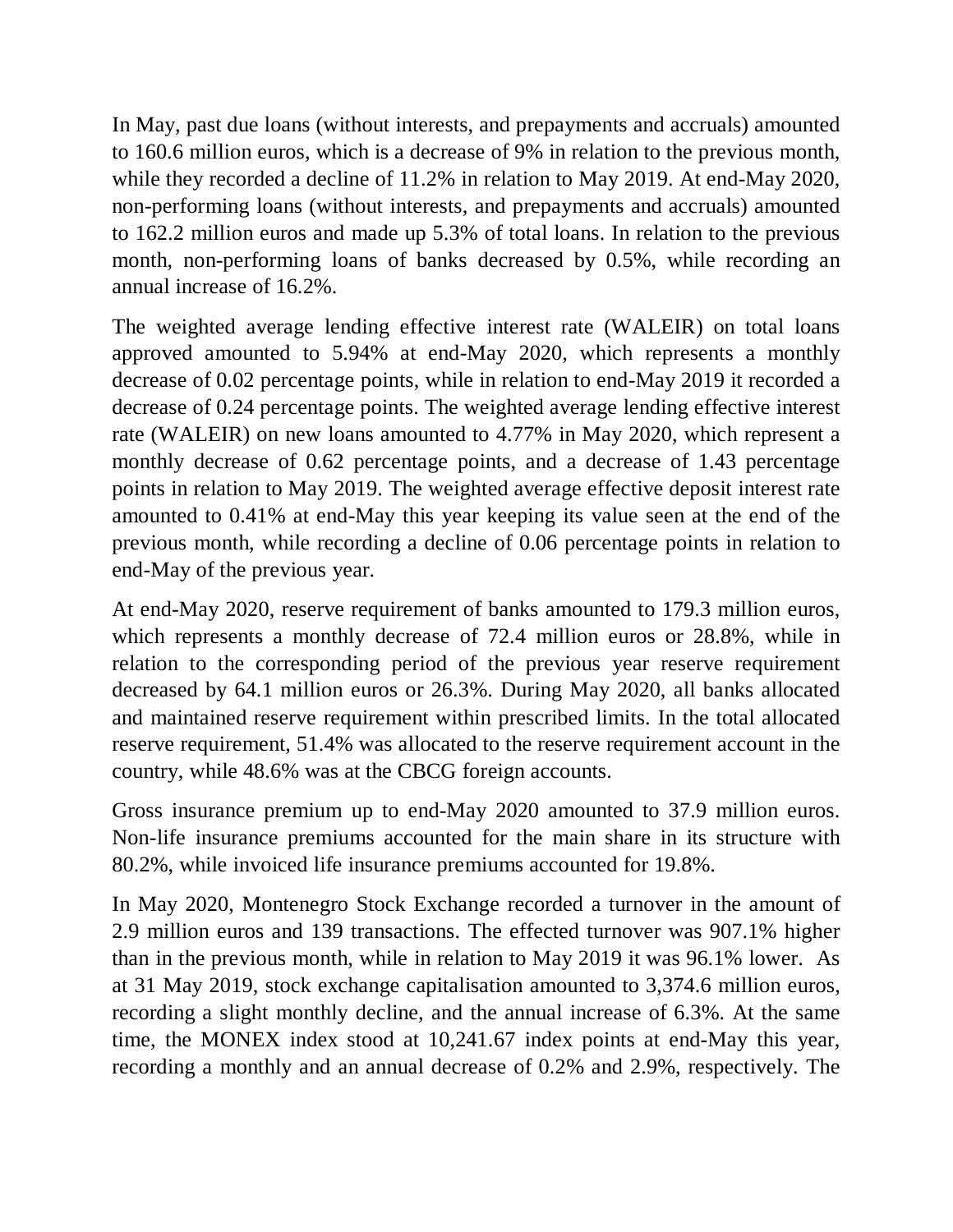MNSE10 index amounted to 710.15 index points and it increased by 4.7% in relation to the previous month, but it decreased by 12.6% year-on-year.

In May 2020, according to the Ministry of Finance estimates, Montenegrin fiscal deficit amounted to 44.3 million euros. Source revenues of the budget of Montenegro amounted to 115.3 million euros or 2.5% of estimated annual GDP, which represents a decrease of 21.9%% in relation to the plan for May. In relation to source revenues recorded in May 2019, there was a decrease of 20%. At the same time, budget expenditure amounted to 159.6 million euros or 3.5% of the estimated annual GDP, recording a year-on-year increase of 9.2%, and staying below the plan by 3.8%.

The Ministry of Finance data indicate that Montenegro's gross government debt amounted to 3,345.3 million euros or 72.6% of GDP at end-March this year. Of this amount, domestic debt accounted for 535.6 million euros or 11.6% of GDP, and external debt stood at 2,807.8 million euros or 60.9% of GDP. The net government debt of Montenegro amounted to 69% of GDP.

In May, the Central Bank continued with the activities aimed at meeting the requirements on the road towards Montenegro's accession to the EU. With regard to the meeting of the Sub-Committee for Internal Market and Competition, the Central Bank of Montenegro provided the Ministry of Economy with the Annex for the reporting period from 13 June 2019 to 1 May 2020. Data related to the real effective exchange rate for Montenegro, obtained from the IMF, were forwarded to the European Central Bank, at its request. The monitoring of the implementation of the planned activities continued for the Twinning project "Support to the Regulation of Financial Services". During May, an online mission regarding the *SREP* was held in the CBCG, as well as the one concerning financial stability tools and capital buffers.

With a view to fostering and maintaining a sound banking system, Montenegro's banking sector was subject to continuous oversight and analysis. International reserves management was performed based on the principles of liquidity and safety. The activities regarding the Central Bank's function of a fiscal agent were performed successfully. In May, RTGS and DNS systems availability reached 100%.

The general public was informed timely, and in line with the highest transparency standards about the activities, goals, and results of the CBCG's operations. This was done by means of public announcements, publications, web presentations, and